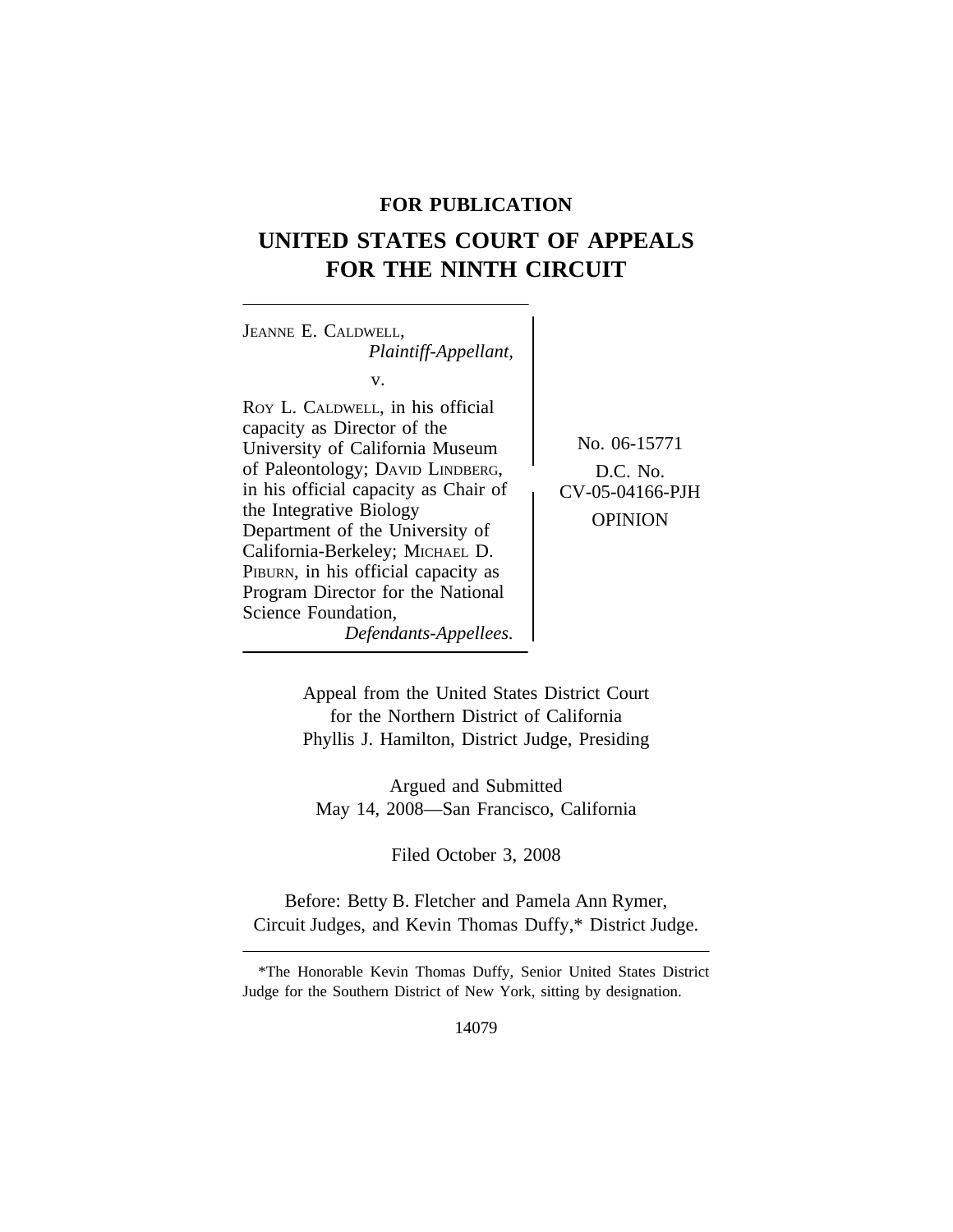14080 CALDWELL v. CALDWELL

Opinion by Judge Rymer; Concurrence by Judge B. Fletcher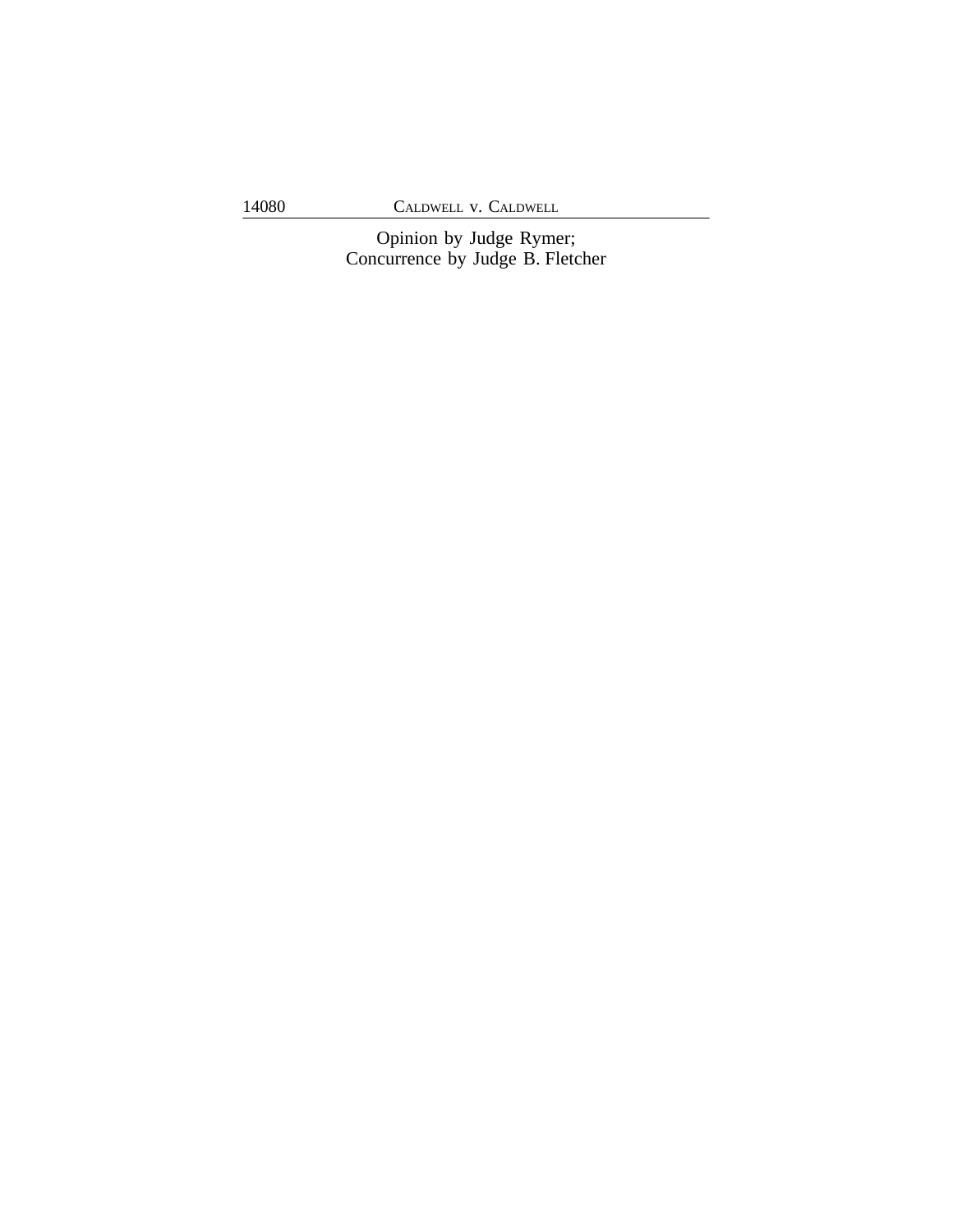## **COUNSEL**

Larry Caldwell, Quality Science Education for All, Roseville, California, Kevin T. Snider (argued), Pacific Justice Institute, Sacramento, California, for the plaintiff-appellant.

William J. Carroll (argued), Katharine Demgen, Morgenstein & Jubelirer LLP, San Francisco, California, Jeffrey A. Blair, Christopher M. Patti, University of California, Office of the General Counsel, Oakland, California, for defendantsappellees Roy L. Caldwell, Ph.D., and David Lindberg.

Robert M. Loeb, Lowell V. Sturgill Jr. (argued), United States Department of Justice, Civil Division, Washington, D.C., for defendant-appellee David Campbell.

#### **OPINION**

RYMER, Circuit Judge:

We must decide whether Jeanne E. Caldwell, who asserts an interest in being informed about how teachers teach the theory of evolution in biology classes, has standing to pursue an Establishment Clause claim arising out of her offense at the discussion of religious views on the "Understanding Evolution" website created and maintained by the University of California Museum of Paleontology and funded in part by the National Science Foundation. She avers that the website endorses beliefs which hold that religion is compatible with evolutionary theory and disapproves beliefs, such as her own, that are to the contrary, thereby exposing her to governmentendorsed religious messages and making her feel like an outsider. In a published opinion, the district court concluded that Caldwell's allegations state only a generalized grievance insufficient for injury in fact, and dismissed the complaint. *Caldwell v. Caldwell,* 420 F.Supp.2d 1102, 1007 (N.D. Cal.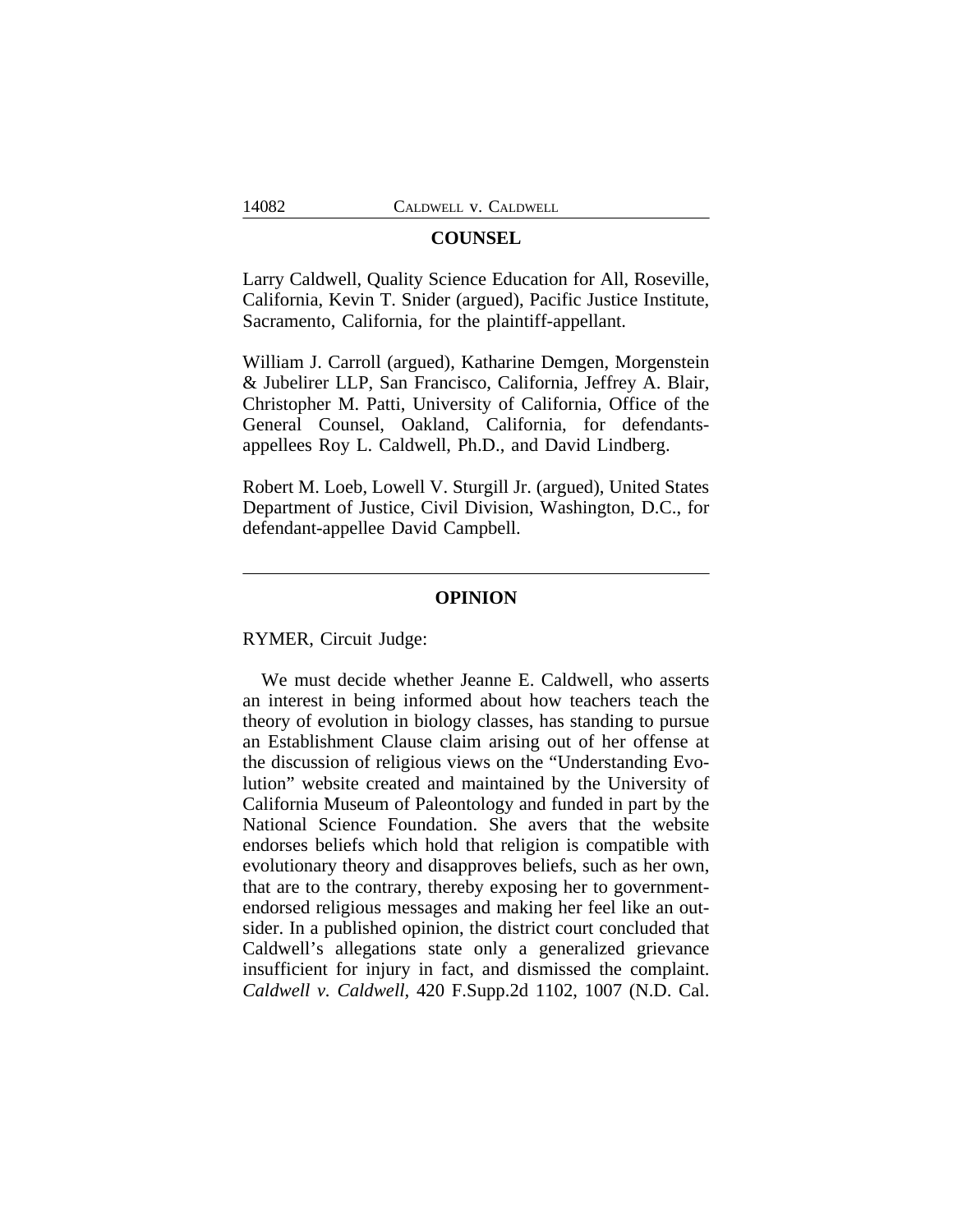CALDWELL V. CALDWELL 14083

2006). We also conclude that the harm asserted by Caldwell to her interest in being informed about the teaching of evolutionary theory is too generalized and remote to confer standing against the University of California faculty who administer the website and develop its content on behalf of the Museum of Paleontology. Caldwell's complaint against the Director of the National Science Foundation has become moot since her appeal was taken. Therefore, we affirm.

I

Caldwell's complaint pursuant to 42 U.S.C. § 1983 alleges that she is the parent of children in the California public schools, and is actively involved in elections and debates about the selection of instructional materials for science classes. She uses the website, "Understanding Evolution," to participate as an informed citizen in these elections, debates, and processes.

Roy L. Caldwell, Director of the University of California's (UC) Museum of Paleontology, and David Lindberg, Chair of the Integrative Biology Department at UC Berkeley, developed the website's content and administer it.**<sup>1</sup>** They applied for a grant from the National Science Foundation (NSF)**<sup>2</sup>** to create a website "to provide professional development opportunities to broaden and deepen the disciplinary knowledge and pedagogical skills of teachers, thus improving their ability to deliver rich and challenging science, mathematics and technology education to all students." NSF awarded the grant on May 10, 2001.

**<sup>1</sup>**Professor Lindberg and the Museum Director are sued in their official capacities as University employees, so we refer to them collectively as "UC."

**<sup>2</sup>**Michael D. Piburn was the NSF Program Director at the time. As he was sued in his official capacity, we substitute the current Program Director, David Campbell.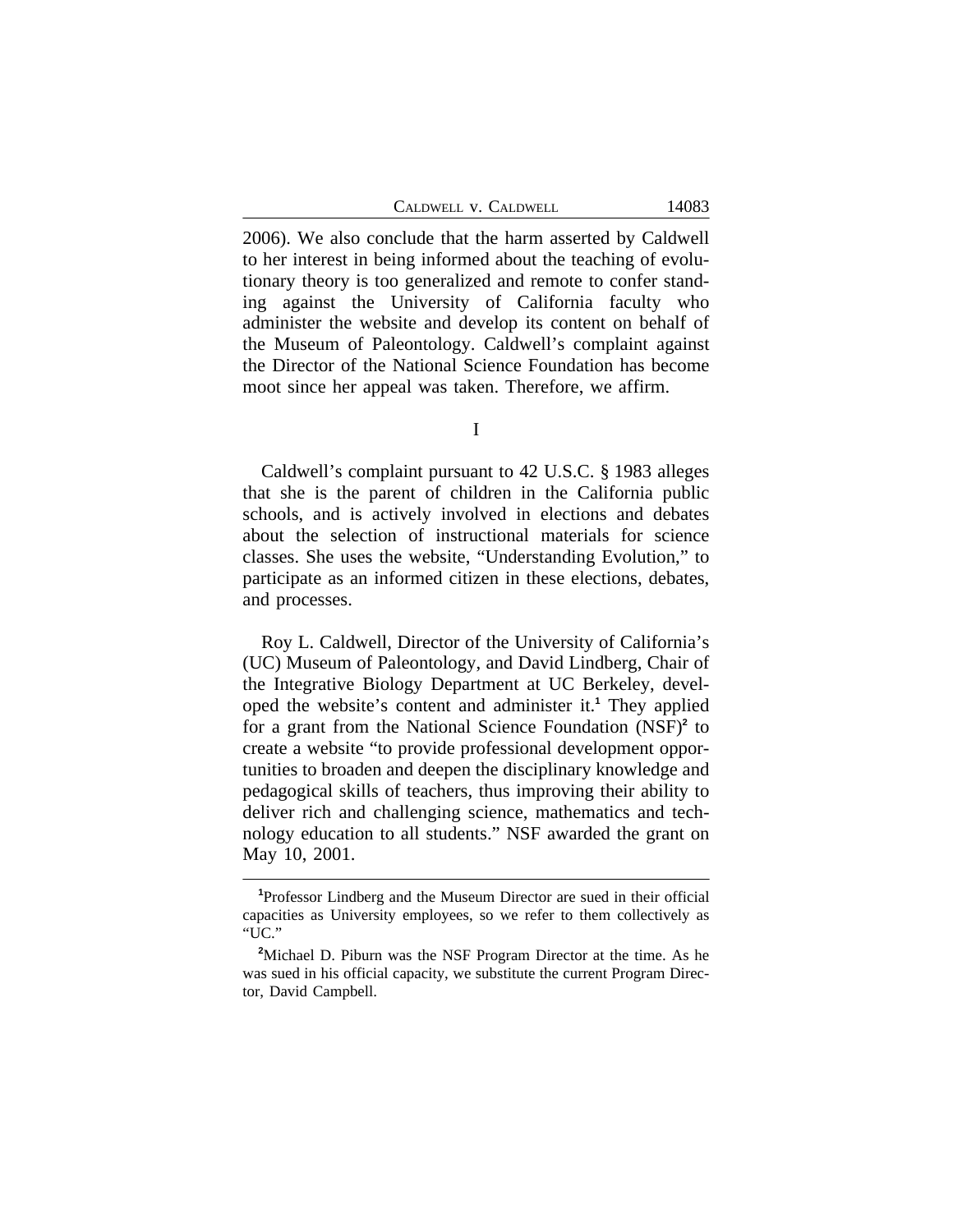The website consists of some 840 pages. Its stated purpose is:

Understanding Evolution is a non-commercial, education website, teaching the science and history of evolutionary biology. This site is here to help you understand what evolution is, how it works, how it factors into your life, how research in evolutionary biology is performed, and how ideas in this area have changed over time.

http://evolution.berkeley.edu. The website has a number of subsites, one of which is "Understanding Evolution for Teachers." This subsite in turn is organized into a number of sections, including one called "Misconceptions" that addresses misconceptions about evolution and the mechanisms of evolution. Caldwell's complaint focuses on a page titled "Misconception: 'Evolution and Religion are Incompatible.' " http://evolution.berkeley.edu/evosite/misconceps/IVA andreligion.shtml. Beneath text elaborating the point<sup>3</sup> is a cartoon that depicts a smiling scientist in a lab coat holding a fossil skull shaking hands with a smiling cleric in a collar holding a book marked with a small cross.

#### **Misconception: "Evolution and religion are incompatible."**

**Response:** Religion and science (evolution) are very different things. In science (as in science class), only natural causes are used to explain natural phenomena, while religion deals with beliefs that are beyond the natural world.

The misconception that one has to choose between science and religion is divisive. Most Christian and Jewish religious groups have no conflict with the theory of evolution or other scientific findings. In fact, many religious people, including theologians, feel that a deeper understanding of nature actually enriches their faith. Moreover, in the scientific community, there are thousands of scientists who are devoutly religious and also accept evolution.

<sup>&</sup>lt;sup>3</sup>The page has been edited over time, but in the version attached to the complaint, opened with text that stated in full: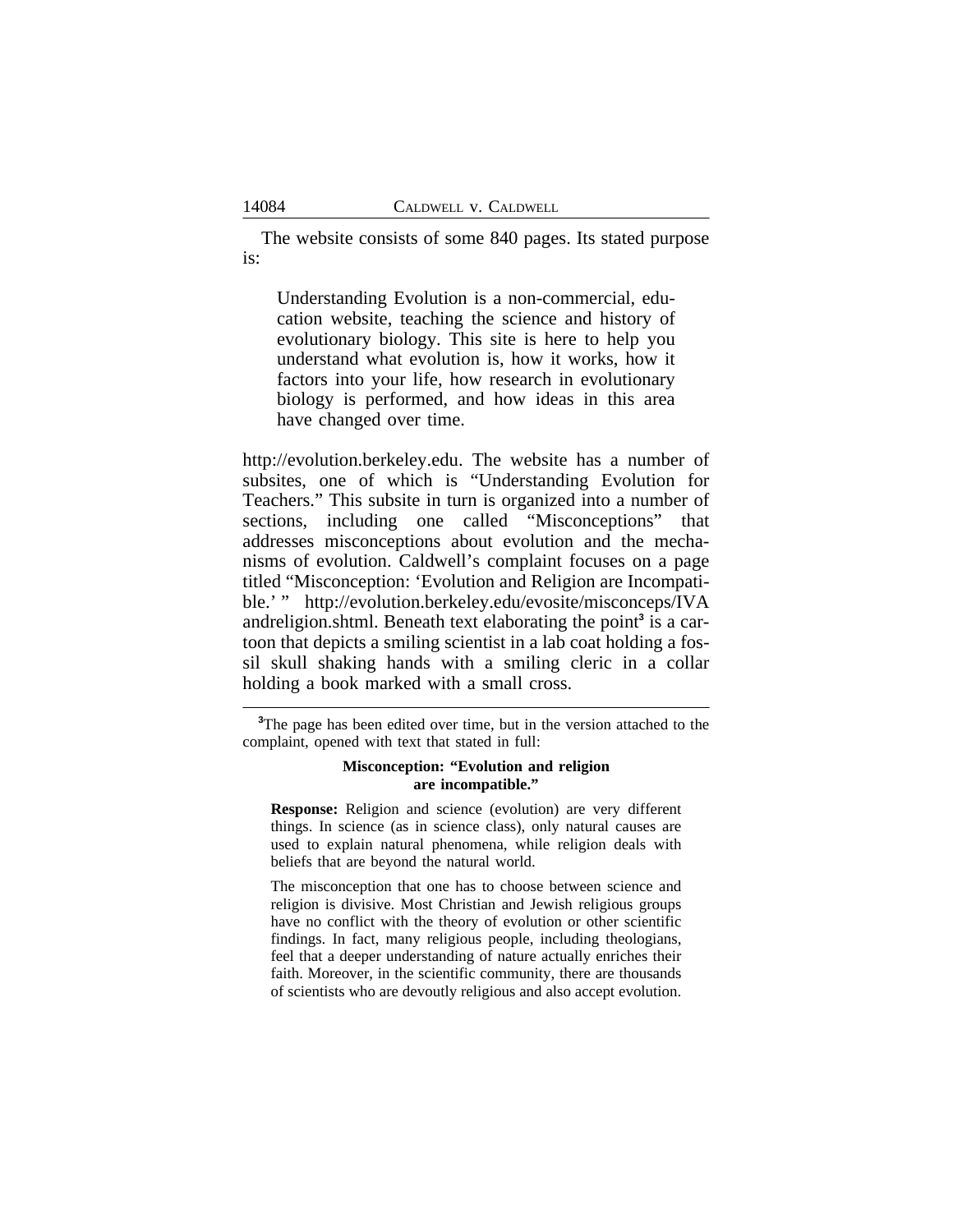|  | CALDWELL V. CALDWELL |  |
|--|----------------------|--|
|  |                      |  |

Caldwell alleges that the site endorses the religious viewpoint that religious beliefs are limited to the spiritual world; that the theory of evolution is not in conflict with properly understood Christian religious beliefs; that the "Misconception" page links to a National Center for Science Education (NCSE) web page that includes statements by many religious organizations in support of the endorsed position that most Christian and Jewish religious groups have no conflict with the theory of evolution; and that the site seeks to proselytize public school students and the public to adopt these viewpoints. The complaint avers that Caldwell is offended by the government's endorsement of religions and religious denominations when she visits the site; that people such as she who believe that their religious belief is incompatible with evolutionary theory are made to feel like outsiders by the State of California and the United States; and that she has been exposed to the government-endorsed religious messages to her harm because UC has opened the site to the general public. Caldwell requests an injunction restraining publication of the website and a judgment declaring that inclusion of the religious and anti-religious materials in the Understanding Evolution website is unconstitutional.

UC and NSF moved to dismiss for lack of standing. The district court held that Caldwell failed to make out taxpayer standing with respect to both the federal and state parties, an issue that is not appealed. Relying on *Valley Forge Christian College v. Americans United for Separation of Church and State, Inc.*, 454 U.S. 464, 472 (1982), the court also found that Caldwell's allegations constitute no more than the generalized grievances of one who observes government conduct with which she disagrees. Accordingly, it dismissed the complaint on the ground that Caldwell has not shown injury in fact.

Meanwhile, Caldwell had moved at oral argument for leave to amend her complaint to include additional allegations that the Understanding Evolution website is aimed at the general public as well as at K-12 teachers, and that UC has expressly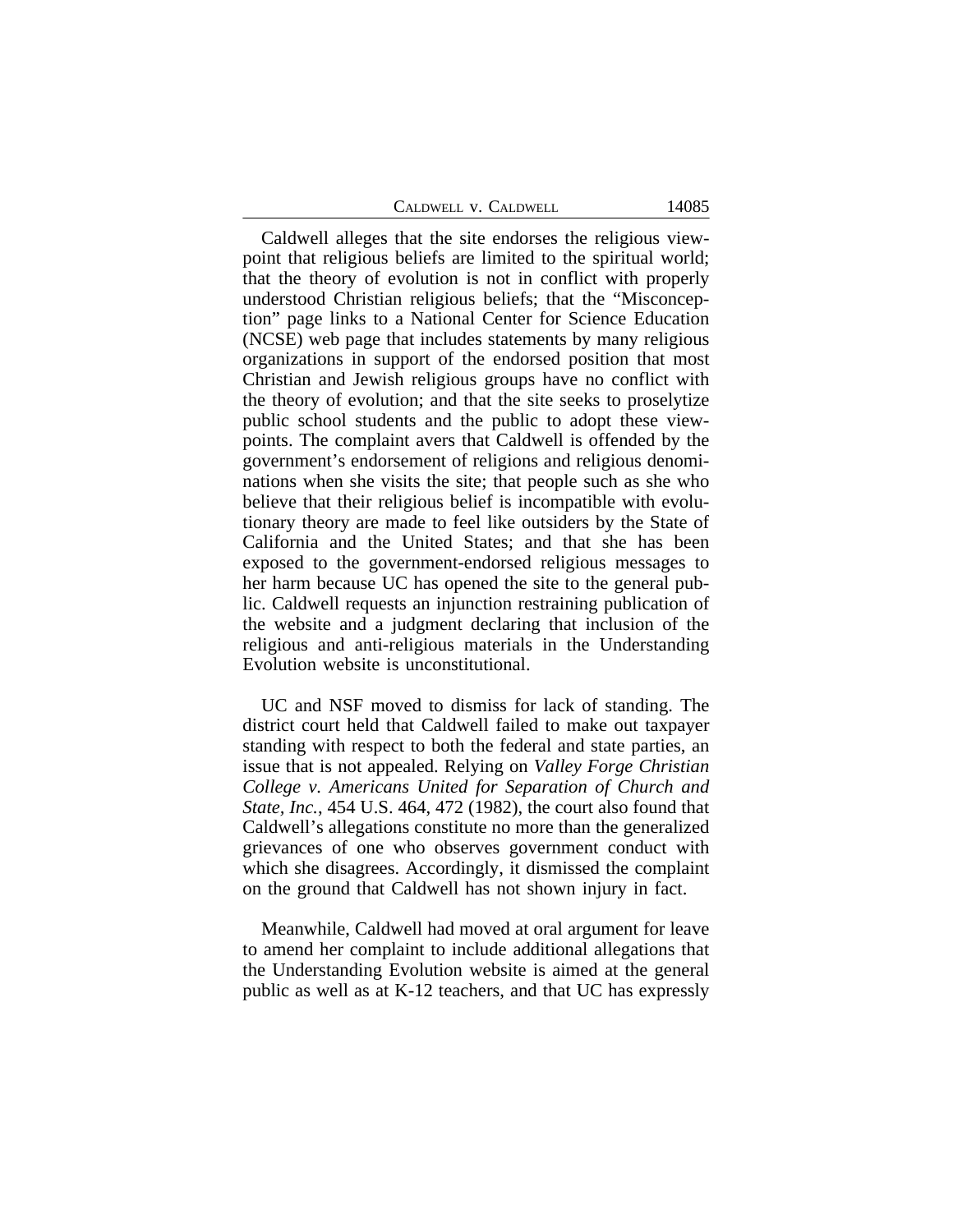invited members of the general public to visit and use the website. Asked to clarify its dismissal order in this respect, the court explained that it denied leave to amend because the additional allegations would have no bearing on whether Caldwell adequately alleged cognizable injury in fact given that the court's decision was based on the understanding that UC's website was always open to the public.

Caldwell timely appealed.

### II

**[1]** We first consider the status of Caldwell's action against NSF because mootness has been suggested. Paragraph 16 of the complaint alleges that the grant "runs through October 31, 2006," and ¶ 19 avers: "The grant started on April 1, 2001, and expires on October 31, 2006." The government represents that this is so, i.e., the grant in fact expired on October 31, 2006, and that no funding has occurred since then or is likely to occur in the future. *See Chandler v. Miller*, 520 U.S. 305, 313 n.2 (1997). Caldwell does not seriously contend otherwise. For these reasons, the appeal as to NSF is moot.

#### III

Next we address Caldwell's contention that she could have added amendments to her complaint that would have sufficiently pleaded injury in fact, as well as meritorious Establishment Clause claims. There is no issue as to the latter because the merits were neither reached by the district court nor raised on appeal. As to standing, the proffered amendments would be meaningless because ¶ 26 of the complaint already alleges that UC opened the Understanding Evolution website to the public. Both the district court, and we, take it as true for purposes of whether dismissal is proper that, as pled, the website is public.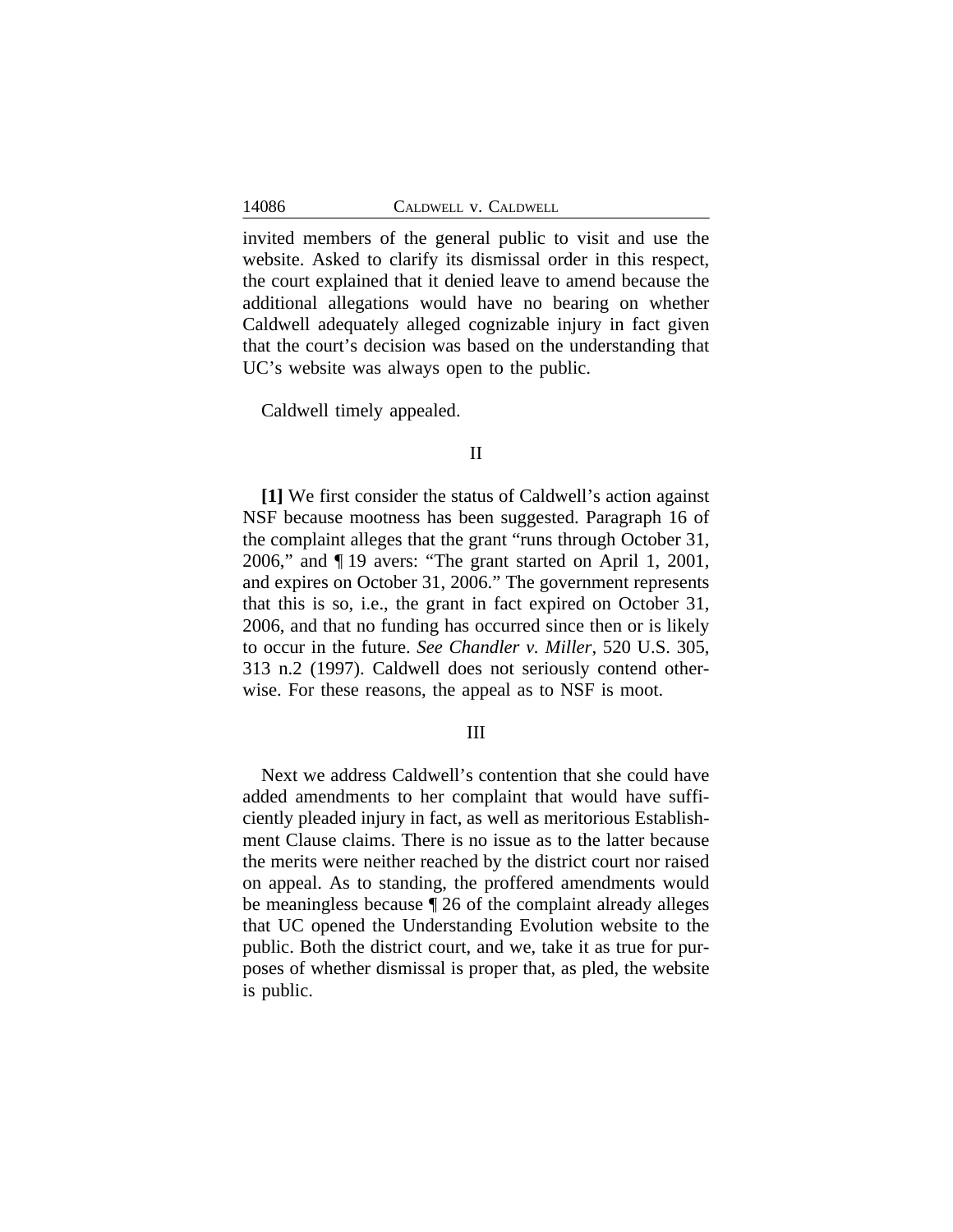The heart of Caldwell's position is that *Valley Forge*, embraced as the controlling authority by UC and the district court, is inapposite and that the "cross" cases, exemplified by *Buono v. Norton*, 371 F.3d 543 (9th Cir. 2004), provide the more apt analogy. *See also Separation of Church and State Comm. v. City of Eugene*, 93 F.3d 617 (9th Cir. 1996) (*SCSC*); *Ellis v. City of La Mesa*, 990 F.2d 1518 (9th Cir. 1993). Caldwell submits that, like the plaintiffs in those cases, she also came into direct contact with a religious symbol on property owned by the government which she finds offensive; and that, just as the inability of plaintiffs in those cases freely to use public land sufficed as injury in fact, so too should it suffice that she is inhibited from freely using a government resource without running into religious symbols and theological statements which offend her.

**[2]** A party has Article III standing if she suffers an "injury in fact," the injury is fairly traceable to the challenged conduct, and the injury is likely to be redressed by a favorable judicial decision. *Buono*, 371 F.3d at 546; *see Lujan v. Defenders of Wildlife*, 504 U.S. 555, 560-61 (1992). Even so, "the Court has refrained from adjudicating 'abstract questions of wide public significance' which amount to 'generalized grievances,' pervasively shared and most appropriately addressed in the representative branches." *Valley Forge*, 454 U.S. at 474-75 (quoting *Warth v. Seldin*, 422 U.S. 490, 499- 500 (1975)).

**[3]** In *Valley Forge*, Americans United for Separation of Church and State along with four of its employees, based in the Washington, D.C. area, learned through a news release that surplus government property had been transferred to Valley Forge Christian College in Chester County, Pennsylvania. They challenged the transfer on Establishment Clause grounds. The Court held that Americans United were without standing as taxpayers, and had not established standing by vir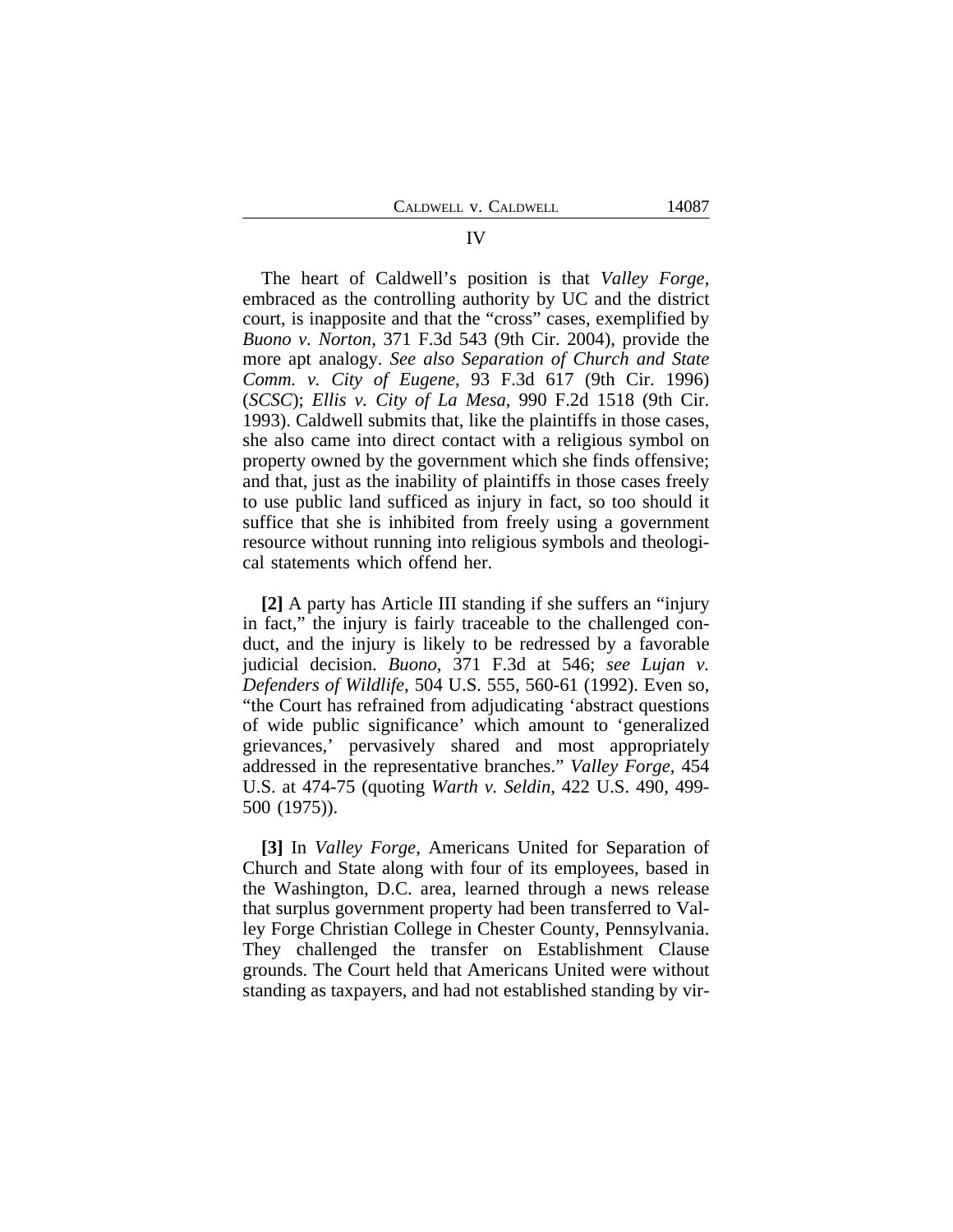tue of an injury in fact. Elaborating the requirement for injury in fact, the Court observed that it is not enough for a party to claim that the Establishment Clause has been violated; "[s]uch claims amount to little more than attempts to employ a federal court as a forum in which to air . . . generalized grievances about the conduct of government." *Id*. at 483 (internal quotations and citations omitted). Thus, the complaint of Americans United was deficient because "[t]hey fail to identify any personal injury suffered by them *as a consequence* of the alleged constitutional error, other than the psychological consequence presumably produced by observation of conduct with which one disagrees. That is not an injury sufficient to confer standing under Art. III, even though the disagreement is phrased in constitutional terms." *Id.* at 485-86 (emphasis in original).**<sup>4</sup>**

In *Buono*, the plaintiff, a retired employee of the Park Service who had been Assistant Superintendent of the Mojave National Preserve and regularly visited it, complained that a Latin cross atop Sunrise Rock violated the Establishment Clause and was offensive to him. He regarded the cross as offensive because it was on federal property — not because of the cross as such — and the district court found that Buono would tend to avoid Sunrise Rock as long as the cross remained standing. We held that *Valley Forge* "drew a distinction between abstract grievances and personal injuries, not ideological and religious beliefs," 371 F.3d at 547, and that Buono's inhibition from freely using the Preserve sufficed as

**<sup>4</sup>**Having so concluded, the Court reiterated that standing may be predicated on noneconomic injury, citing *United States v. SCRAP*, 412 U.S. 669 (1973). *SCRAP* recognized that plaintiffs who used natural resources for recreational and aesthetic purposes that would be adversely affected by a municipal fee had standing, as they alleged specific and perceptible harm that distinguished them from other citizens who had not used these resources. In *Valley Forge*, however, the Court "simply [could not] see . . . *injury* of *any* kind, economic or otherwise." *Id*. at 486 & n.23 (emphasis in original).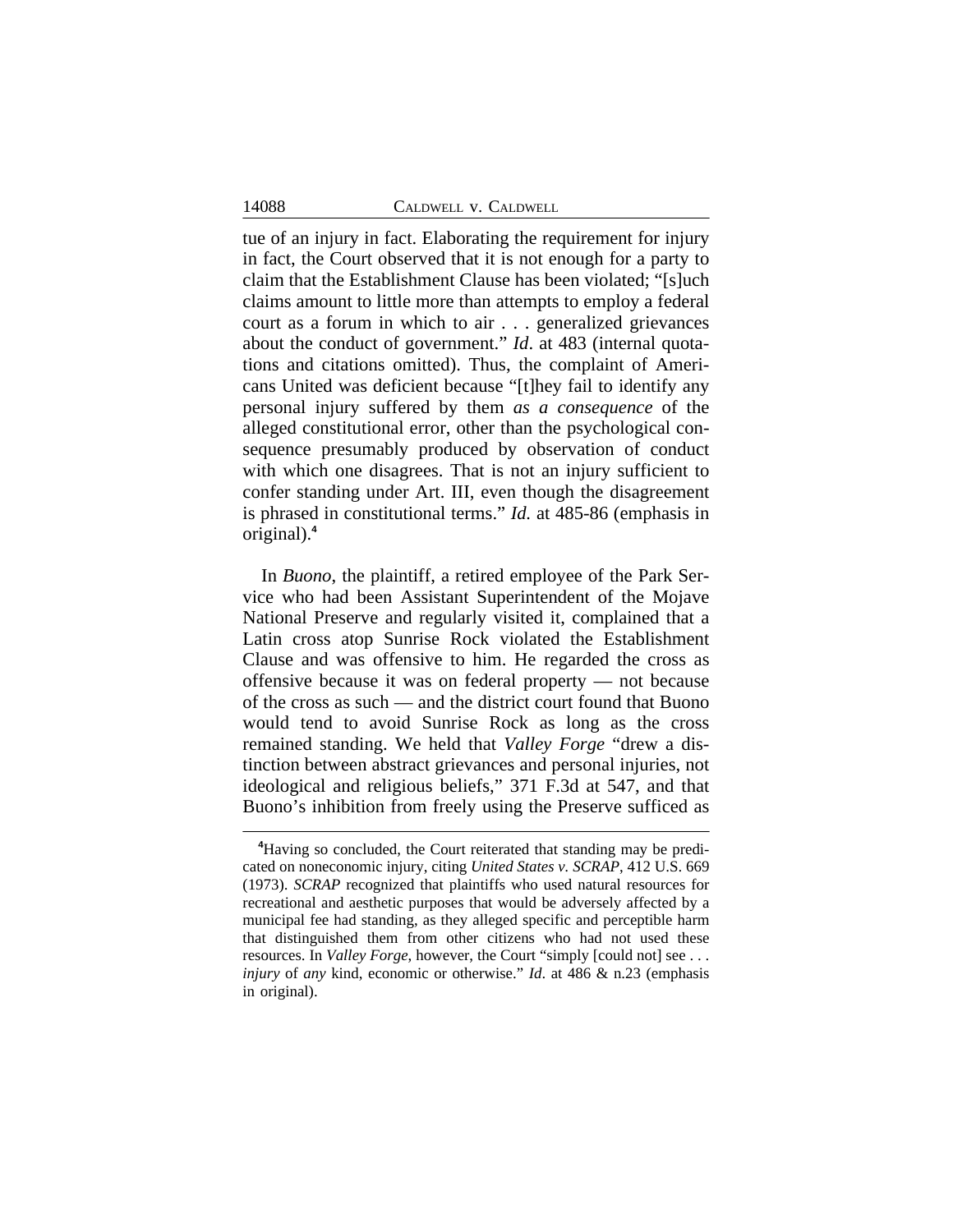CALDWELL V. CALDWELL 14089

injury in fact**<sup>5</sup>** and constituted "personal injury suffered . . . *as a consequence* of the alleged constitutional error." *Id.* (emphasis in original) (quoting *Valley Forge*, 454 U.S. at 485).

Since *Buono*, we have also considered standing to pursue an Establishment Clause challenge in the context of a government seal. In *Vasquez v. Los Angeles County*, a county employee was forced to have daily contact with a county seal from which a cross had been removed and which he regarded, for this reason, as an offensive anti-religious symbol. 487 F.3d 1246, 1249 (9th Cir. 2007). We held that Vasquez had standing even though he had taken no affirmative steps to avoid areas where the symbol was located; we did not think it necessary to require a change of behavior — in his case, to quit his job  $-$  in order to vindicate spiritual harm from unwelcome direct contact with an allegedly offensive religious (or anti-religious) symbol. Nor did we think Vasquez's contact with the symbol too tenuous, indirect, or abstract to give rise to Article III standing given that he held himself out as a member of the community where the seal was located, as someone forced into frequent regular contact with it, and as someone directly affected by unwelcome direct contact with a symbol that was pervasively on display. We thought *Valley Forge* distinguishable in this respect, because the plaintiffs there were physically removed from the allegedly unconstitutional conduct, and because Vasquez had alleged more than "a mere abstract objection" to removal of the cross from the county seal. *Id*. at 1251 (quoting *Suhre v. Haywood County*, 131 F.3d 1083, 1086 (4th Cir. 1997)).

Caldwell's situation does not fit neatly into a place already

**<sup>5</sup>**We had so held before in *SCSC*, 93 F.3d at 619 n.2, and *Ellis*, 990 F.2d at 1523. In each, parties offended by the presence of a cross on government property alleged that the cross prevented them from unreservedly using the area where the cross was installed. *See Buono*, 371 F.3d at 547 (citing both cases).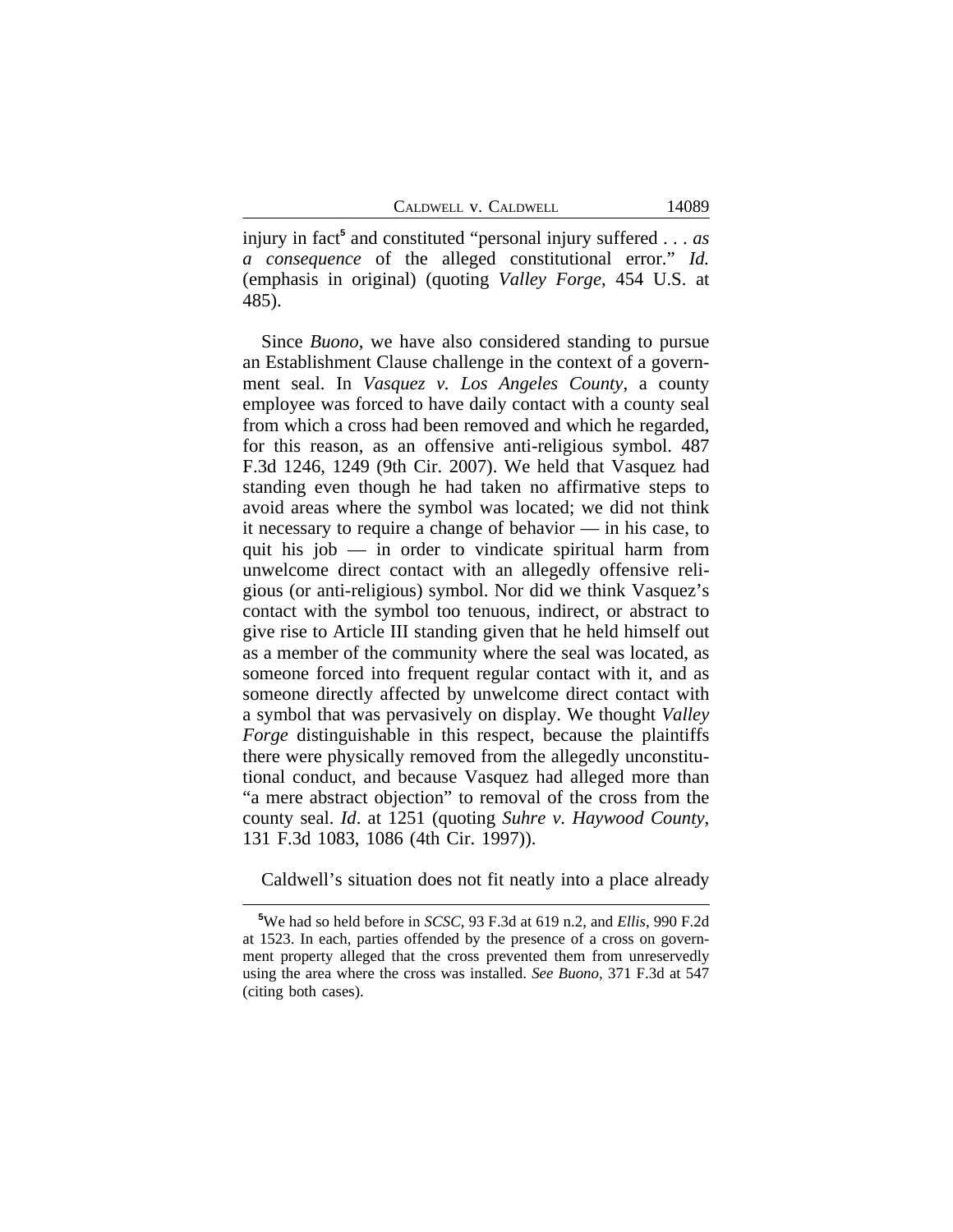staked out along the continuum of Establishment Clause standing. She is neither so removed from the conduct challenged as the plaintiffs were in *Valley Forge*, nor so close as the plaintiff was in *Vasquez*. Her connection to the writing on the website is more tenuous than Buono's to the Preserve where the offending symbol was a Latin cross that was permanently installed on a top of a hill, while her complaint is more abstract and her contact less forced than Vasquez's.

It is instructive to compare *School District of Abington v. Schempp*, 374 U.S. 203 (1963), and *Doremus v. Board of Education*, 342 U.S. 429 (1952), as the Supreme Court did in *Valley Forge.* 454 U.S. at 486 n.22. *Schempp* is the source of the rule which informed our decision in the seal case, that unwelcome direct contact with an allegedly offensive religious or anti-religious symbol, suffices for Article III standing. *See Vasquez,* 487 F.3d at 1251-53. In *Schempp*, children enrolled in public school together with their parents objected to a Bible reading in the classroom that was mandated by state law. The Court found the interests asserted sufficient for standing because these plaintiffs were "directly affected by the laws and practices against which their complaints are directed." *Schempp*, 374 U.S. at 224 n.9. This contrasts with *Doremus*, in which the same issues were raised but in which parents lost standing to sue when their children were graduated. 342 U.S. at 432-33. *See also Elk Grove Unified School Dist. v. Newdow*, 542 U.S. 1, 12-18 (2004) (holding that parent whose custodial rights were unclear lacked prudential standing to pursue an Establishment Clause claim aimed at recitation of the Pledge of Allegiance in his daughter's classroom). As the Court explained in *Valley Forge*, "[t]he plaintiffs in *Schempp* had standing, not because their complaint rested on the Establishment Clause — for as *Doremus* demonstrated, that is insufficient — but because impressionable schoolchildren were subjected to unwelcome religious exercises or were forced to assume special burdens to avoid them." 454 U.S. at 486 n.22.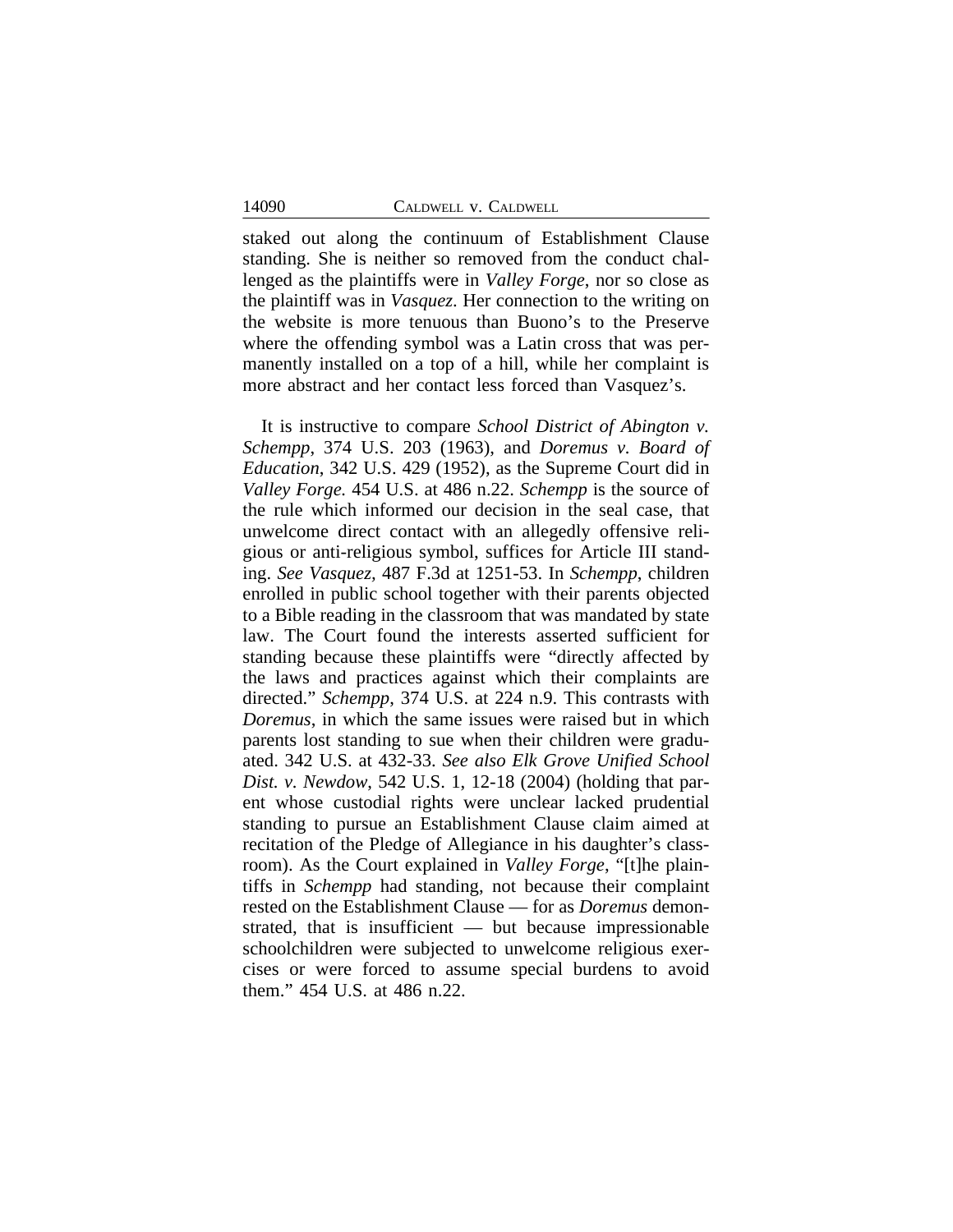|  | Caldwell v. Caldwell |  |
|--|----------------------|--|
|  |                      |  |

**[4]** We conclude that Caldwell's asserted interest informed participation as a citizen in school board meetings, debates, and elections, especially with respect to selection of instructional materials and how teachers teach the theory of evolution in biology classes in the public schools — is not sufficiently differentiated and direct to confer standing on her to challenge the University of California's treatment of religious and anti-religious views on evolution. An interest in informed participation in public discourse is one we hold in common as citizens in a democracy. While people inside and outside the academy may (and do) take different views in the ongoing debate over whether science and religion may coexist, Caldwell's offense is no more than an "abstract objection" to how the University's website presents the subject. The court must refrain from becoming "a 'judicial version[ ] of college debating forums." *Vasquez*, 487 F.3d at 1251 (quoting *Valley Forge*, 454 U.S. at 473). That she is the parent of school-age children makes her position no less remote, for her connection to the University of California website is not similar to the relationship in *Schempp* between parents whose children are directly exposed to unwelcome religious exercises in the classroom and the school district. Accordingly, we believe there is too slight a connection between Caldwell's generalized grievance, and the government conduct about which she complains, to sustain her standing to proceed.

AFFIRMED.

FLETCHER, Circuit Judge, concurring:

I concur in the majority opinion. I write separately to elaborate more fully why Caldwell lacks standing.

Caldwell's injury is limited to "the psychological consequence presumably produced by observation of conduct with which one disagrees." *Valley Forge Christian Coll. v. Ameri-*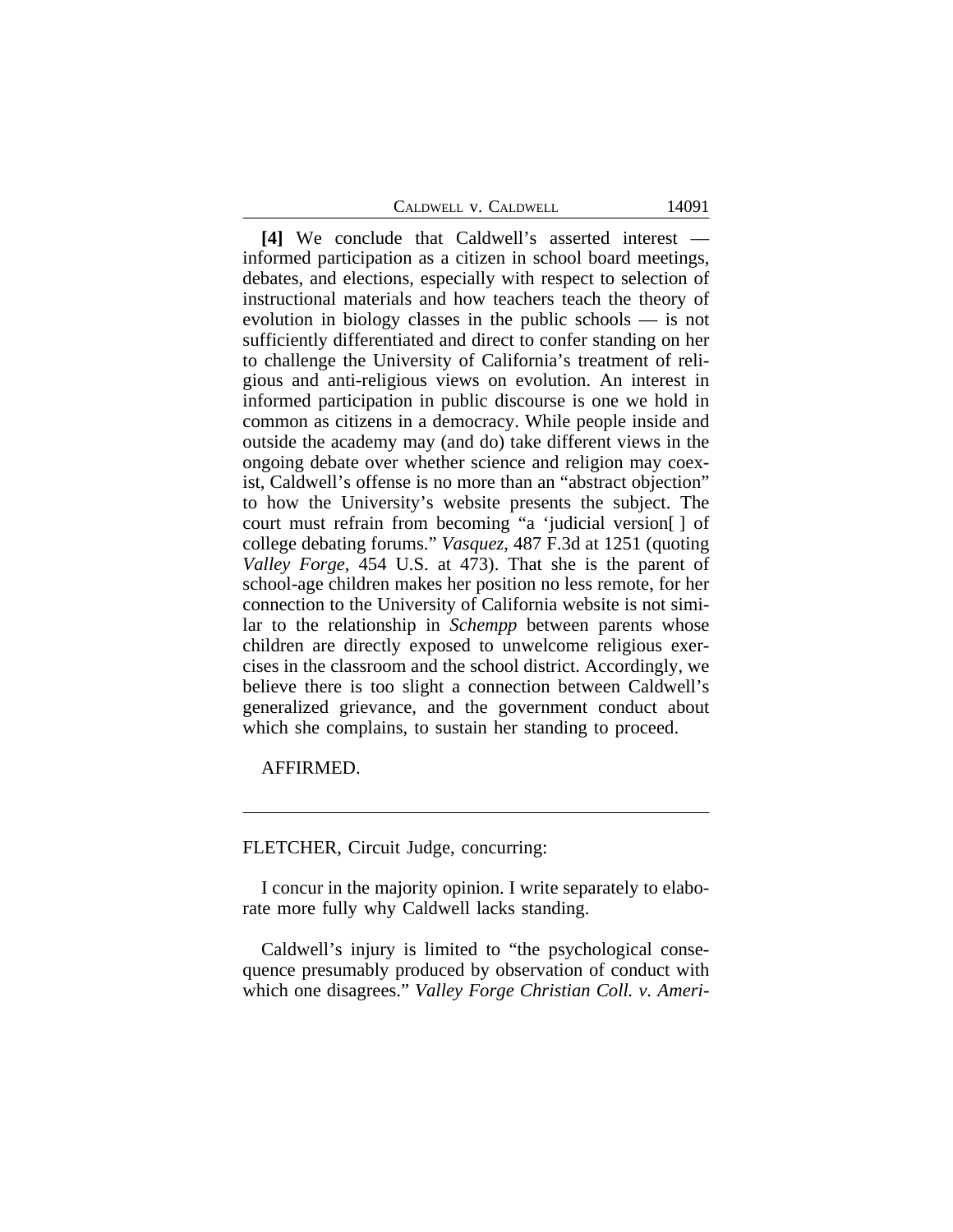*cans United for Separation of Church and State, Inc.*, 454 U.S. 464, 485 (1982). Caldwell does not allege that her children's school has incorporated the offending views expressed on the UE website into its science curriculum or that her children's biology teacher articulated them in response to a student's question. Thus, there is no allegation that Caldwell's children or Caldwell herself were "directly affected" by the offensive content of the UE website. *Cf. School District of Abington v. Schempp*, 374 U.S. 203, 224 n.9 (1963) (holding that public school pupils and their parents who objected to Bible reading in school had standing because they were "directly affected by the laws and practices against which their complaints [were] directed").

Caldwell also does not allege that her contact with the offensive views expressed on the UE website was "frequent and regular" or "unwelcome." *Vasquez v. Los Angeles County*, 487 F.3d 1246, 1251, 1252 (9th Cir. 2007). There is no allegation that Caldwell had any reason to visit the offending web page more than once. *Cf. id.* at 1248, 1249, 1253 (holding that county resident and employee who had daily, unwelcome contact with allegedly anti-religious county seal had standing). Nor did the single offending web page prevent Caldwell from freely using the rest of the UE website: the site comprises approximately 840 pages, each of which can be viewed without having first viewed the offending page. *Cf. Buono v. Norton*, 371 F.3d 543, 547 (9th Cir. 2004) (holding that plaintiff who was "unable to freely use" the area of the Mojave National Preserve around a Latin cross because of the government's allegedly unconstitutional actions had standing (internal quotation marks, editorial marks, and citation omitted)).

Moreover, while "[w]e have repeatedly held that inability to unreservedly use public land suffices as injury-in-fact," *id.* (citation omitted), I am not persuaded that inability unreservedly to use a government-run website necessarily also suffices as injury-in-fact. Accessing and leaving a website is quick and